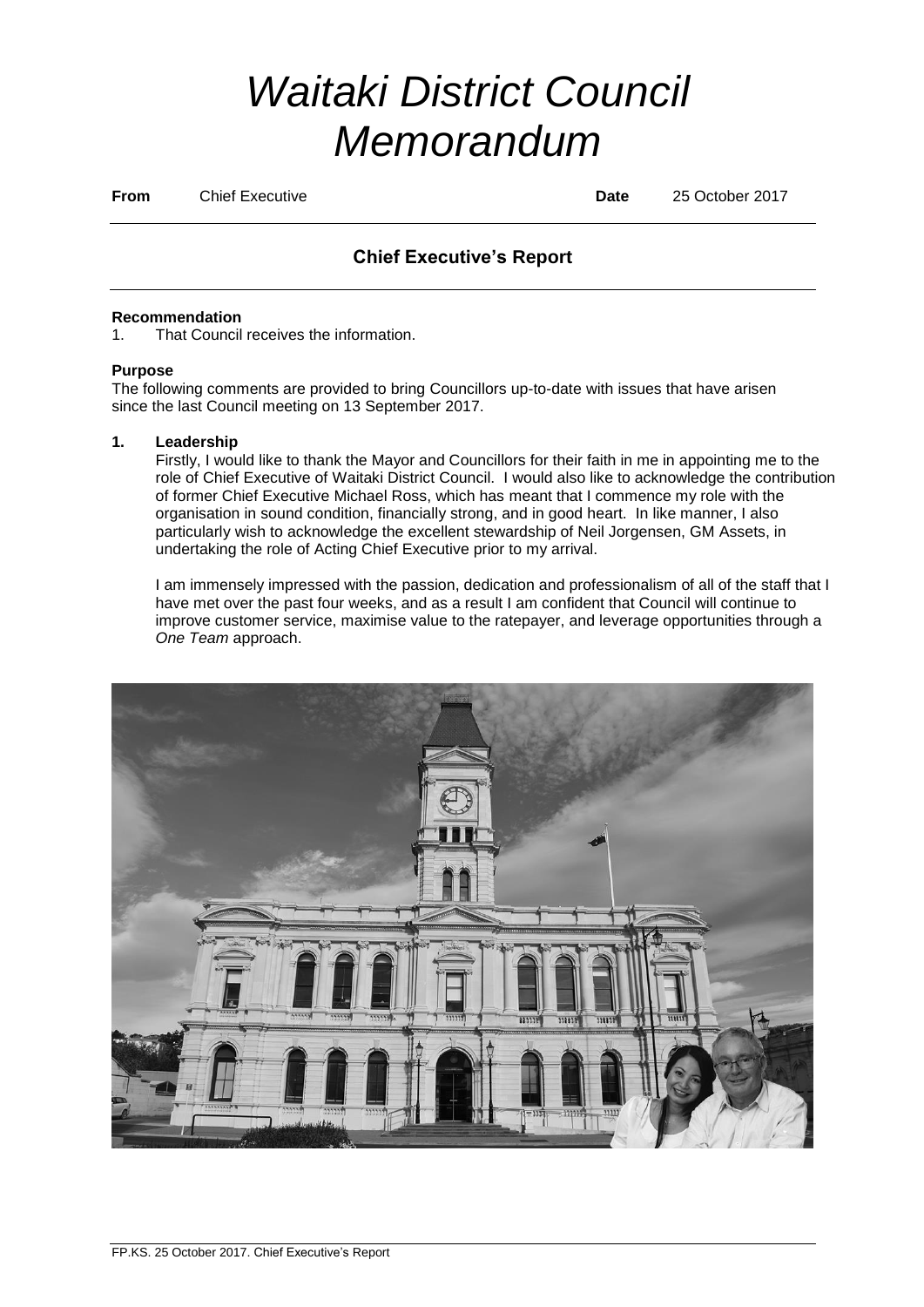My partner Tri has asked me to convey her heartfelt thanks for the warmth of our welcome in our district.

This being my first month in the role, a great deal of time has necessarily been devoted to familiarisation with key stakeholders in the district, and with the structure and workings of council. There are many more key stakeholders to meet, and so this process of 'familiaristation' will continue over the next two months or so.

#### **2. Governance**

I have commenced a series of one-on-one meetings with each of the elected members, and this process continues.

#### **3. Structural Realignment**

There has been an interim group structure in place for almost 12 months, and whilst it has been very effective in keeping the organisation moving forward, it was immediately clear that there was a need to replace the current 'holding pattern' of organisational structure with an agreed well-formed structure in place to provide a more secure and stable platform into the future. This platform will enable the organisation to successfully embark on planned future initiatives and directives.

A proposed structural realignment has been developed in close consultation with the Executive Team and Councillors. The proposed realignment will provide the necessary clarity, security and stability to move into the future as a more structured team with very clear synergies between groups, and a desire to focus on working across teams to achieve a more genuinely 'One Team' approach to service delivery. This proposal is currently being consulted upon with staff, and a final decision will be made at the conclusion of this process following the receipt of feedback.

#### **4. IT Review**

Considerable progress is being made in Information Services, and the proposed structural realignment (above) includes the promotion of our current Third-Tier Chief Information Officer (Bill Chou) to the Second-Tier Role of GM Information Services.

#### **5. Internship Programme**

Work is well underway to implement the Waitaki District Council's new University Internship Programme. This initiative aims to attract both domestic and international high calibre University interns to our district in order to carry out a wide range of projects that otherwise would (a) not be undertaken or (b) would be undertaken eventually, but with some delay. So far over 70 projects have been identified. Some of these projects will be Council operations-focused. Others will support community initiatives, or add to the economic, social or environmental resilience of our district.

This Council Agenda includes a report on our internship programme *Pastoral Care* document (for information purposes), and initial interviews with prospective international interns are due to commence on 27 October 2017. Integration with the community is a key element of this project and work is underway to develop a comprehensive programme which ensures that our interns experience everything that the Waitaki district has to offer, so that they can better deliver relevant and valuable services to our community (and also become excellent advocates for us in their home countries upon their return).

#### 6. **Election**

The announcement of a Labour-led coalition government will result in the need to understand the impact of this election outcome on policies that relate to local government.

#### 7. **Business Visits**

| 15 September | Attendance at Observatory Retirement Village Official Opening |
|--------------|---------------------------------------------------------------|
| 21 September | Jason Gaskill, Tourism Waitaki                                |
| 21 September | Ian Hurst, Observatory Retirement Village                     |
| 21 September | Michael de Buyzer, Whitestone Contracting                     |
| 21 September | Robert Gonzales, Waitaki District Health Services             |
| 22 September | Mark Smith, Whitestone Civic Trust                            |
| 25 September | Bruce Blair, Canterbury Woolspinners                          |
| 26 September | Familiarisation visit to the Northern Hotel, Oamaru           |
| 02 October   | Robyn Wells, NOIC                                             |
| 05 October   | Darryl Paterson, Rector of Waitaki Boys High School           |
| 05 October   | Simon Berry, Whitestone Cheese                                |
| 06 October   | Hosting of international internships representatives, Oamaru  |